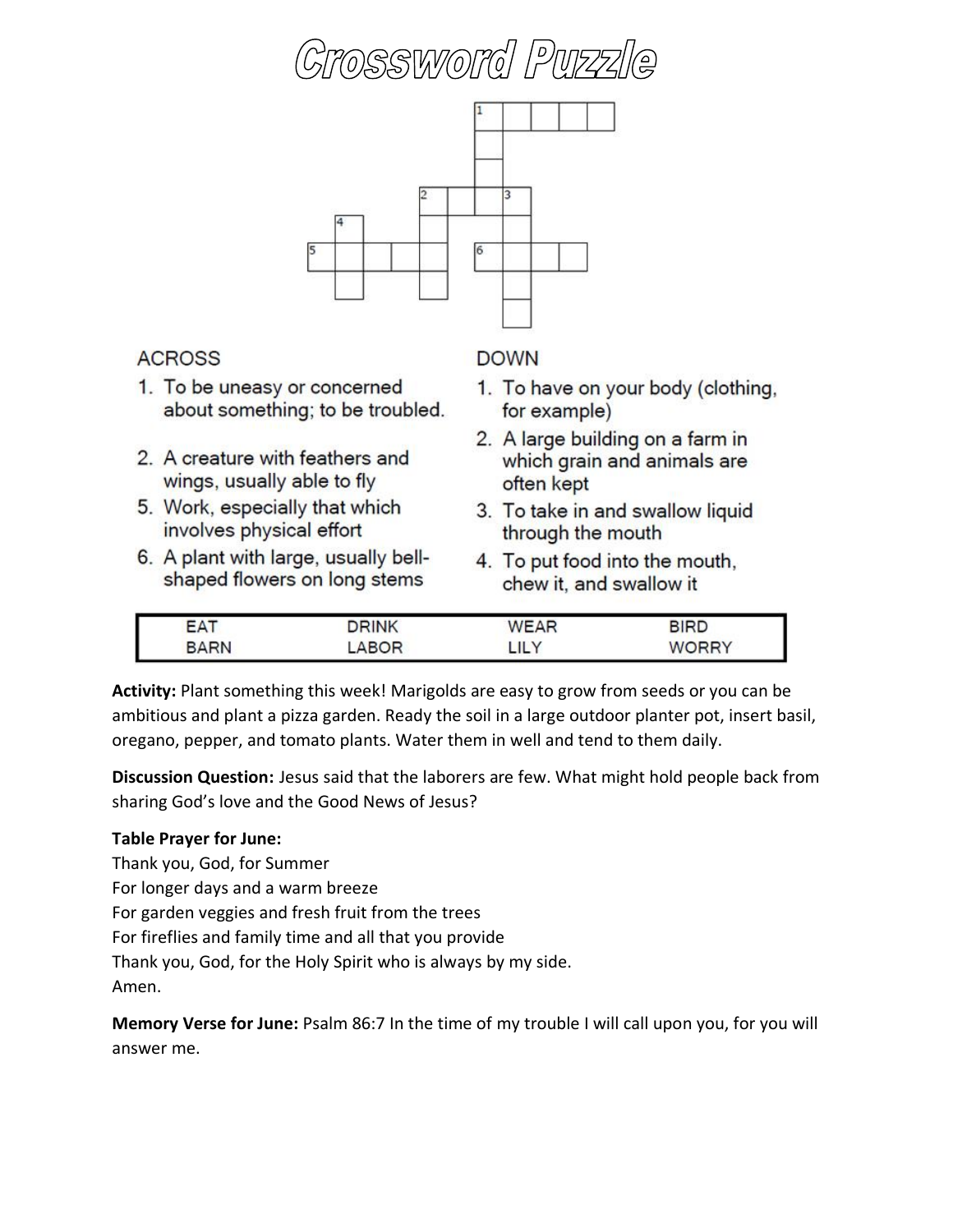## Coloring Page



Matthew 9:35-10:8 · illustratedministry.com